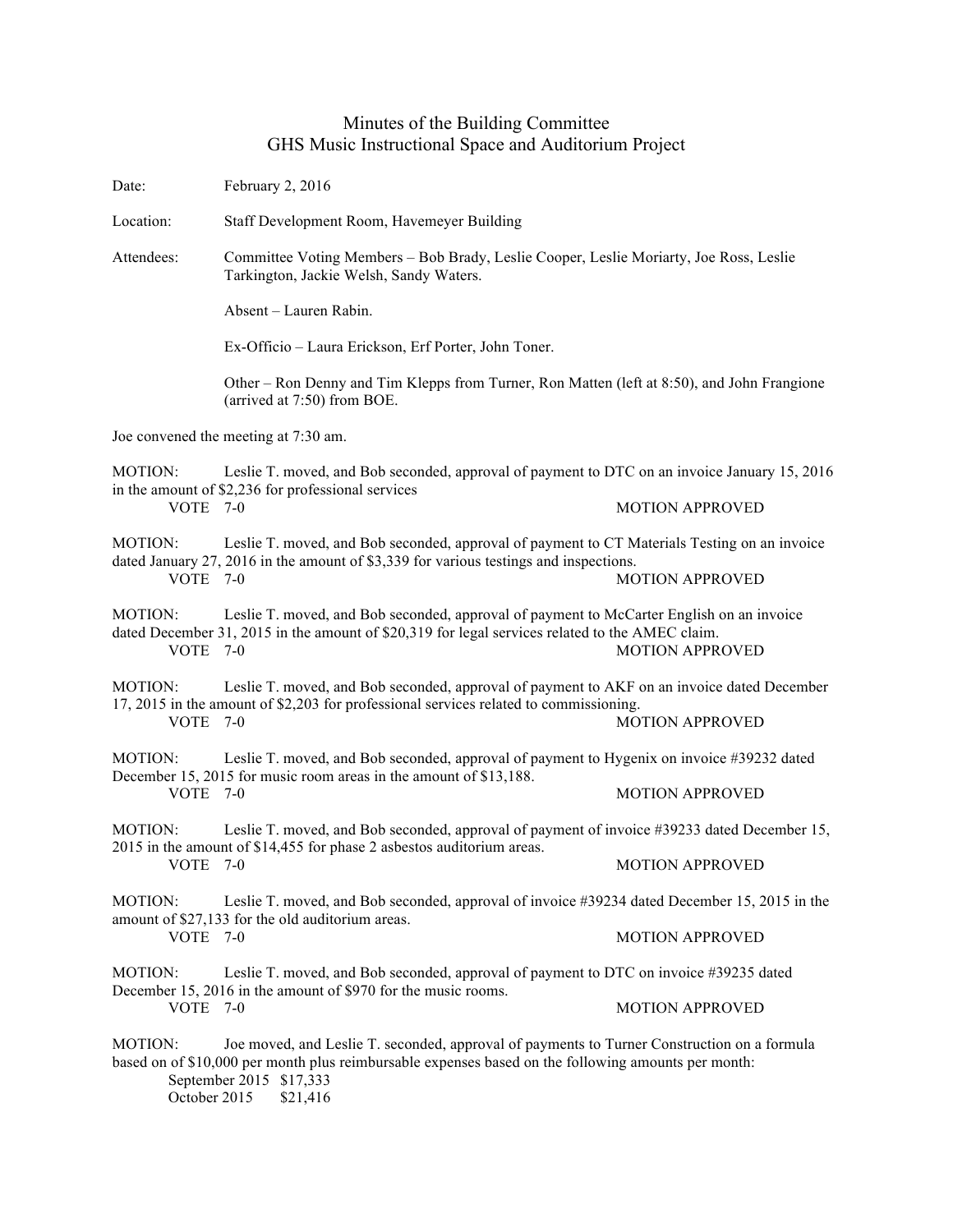November 2015 \$17,525 December 2015 \$13,749 January 2016 \$17,269 Total payments would come to \$87,292, which includes \$50,000 in monthly fees and \$37,292 in reimbursable expenses. Leslie T. moved to amend the motion to raise the payment in September to \$77,333. There was no second. VOTE 7-0 MOTION APPROVED On the monthly requisition, the Building Committee considered the following motions: MOTION: Leslie T. moved, and Bob seconded, approval of payment to Standard Demolition Services in the amount of \$26,125 for demolition in Phase 2. VOTE 7-0 MOTION APPROVED MOTION: Leslie T. moved, and Bob seconded, approval of payment to AMEC in the amount of \$32,337 excavation for Phase 2 footings and Change Orders for mud mats and sidewalks. VOTE 6-0-1 MOTION APPROVED MOTION: Leslie T. moved, and Bob seconded, approval of payment to Villa Construction in Phase 2 in the amount of \$240,235 for footings and foundations and Change Orders. **MOTION APPROVED** MOTION: Leslie T. moved, and Bob seconded, approval of payment to Millwork One in the amount of \$12,842 for stored materials. VOTE 7-0 MOTION APPROVED MOTION: Leslie T. moved, and Bob seconded, approval of payment to Silktown Roofing in the amount of \$32,456 for Phase 1 flashing and roof tie-in work. VOTE 7-0 MOTION APPROVED MOTION: Leslie T. moved, and Bob seconded, approval of payment to CGM Acoustics in the amount \$54,804 of for Phase 1 lockers and display boards, etc. VOTE 7-0 MOTION APPROVED MOTION: Leslie T. moved, and Bob seconded, approval of payment to Decco in the amount of \$7,571. VOTE 7-0 MOTION APPROVED MOTION: Leslie T. moved, and Bob seconded, approval of payment to Acme Electric in the amount of \$9,925. VOTE 7-0 MOTION APPROVED On December 1, 2015, the Building Committee approved Change Order payments to Acme in the amount of \$62,235. This amount was subsequently revised downward to \$33,067 because Acme did not sign the Change Order. MOTION: Leslie T. moved, and Bob seconded, closing out of PCO 165 and release \$44,245 for Phase 1 winter weather and schedule recovery costs. VOTE 7-0 MOTION APPROVED

MOTION: Leslie T. moved, and Bob seconded, approval of the establishment of new PCOs 438, 476, and 479 for Phase 2/3 for winter weather costs and overtime premium time in the amount of \$90,000. VOTE 7-0 MOTION APPROVED